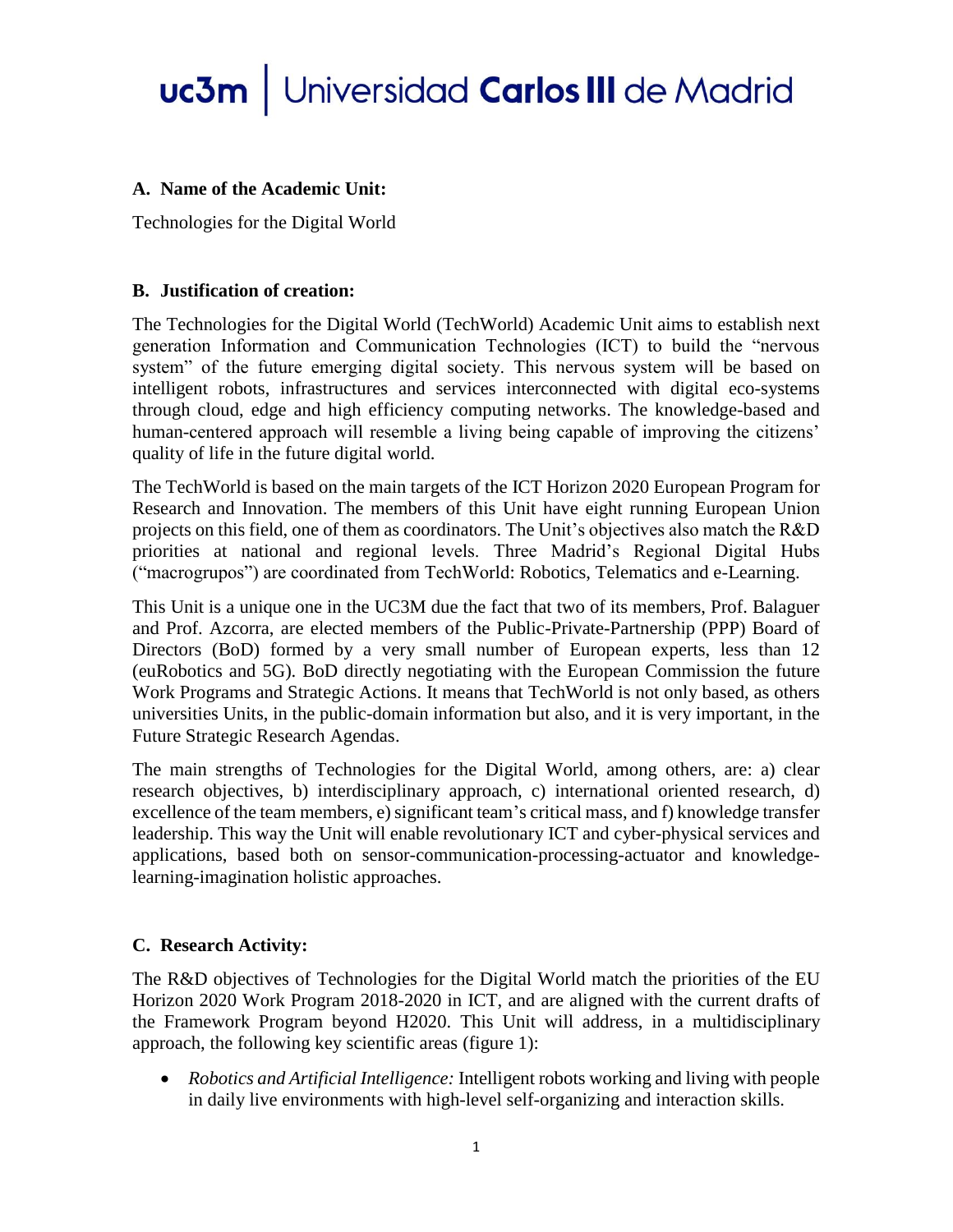- *5G networks and systems:* Future ultra-fast networks to meet new digital use cases such as ubiquitous robotics, IoT, broadcasting and lifeline communication.
- *Autonomous and smart transportation*: Self-driving cars network with electrical propulsion and sharing use concept, integrated in digital society applications.
- *Internet of Things:* Internet-based networking of physical devices, vehicles, buildings, and other items embedded with electronics, sensors and actuators.
- *High-Density Photonics:* New ICT devices and sensors with new and improved functionalities using nanostructured materials.
- *Industry 4.0:* New smart & personalized production processes including cyberphysical systems control, monitoring & additive manufacturing during the life cycle.
- *Educational technology*: Internet-based technologies for education & knowledge sharing, information extraction, semantic technologies and social network analysis.
- *Knowledge Centric Engineering:* Reuse the knowledge representation and knowledge retrieval in the software engineering research field.



Figure 1. Technologies for the Digital World overview in urban environment with main scientific and technology domains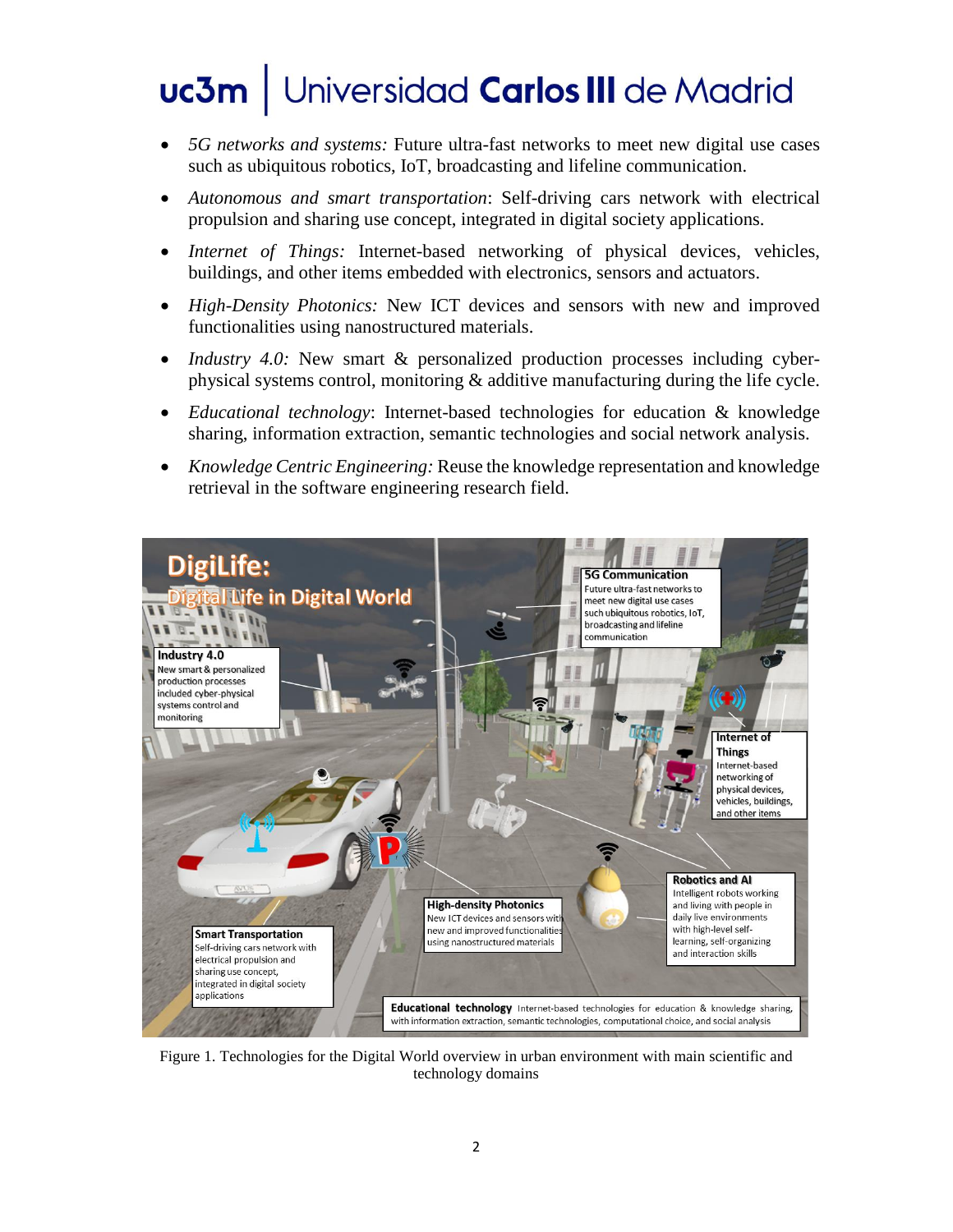*Imagine that we live surrounded by friendly intelligent robots connected through powerful and fast 5G commutation networks and ubiquitous distributed sensors. Imagine that traditional smart phones, computers and automated devices do not exist anymore and are substituted by high-density embedded, and even bionic, devices. Imagine that connectivity is global and continuous, which permits us to predict any situation. Imagine that factories produce goods attending an automatic and personalized demand. Imagine that we do not use our own stick-based cars anymore and share autonomous vehicles to move in ecological cities.* This story, which is much closer to reality than what people think, is the core of new Digital Life in Digital World that will transform our society. We shall live in a different and better manner.

To smoothly transform the nowadays society to the new Digital one, a multi- and interdisciplinary approach is necessary. Research teams from different fields need to work coordinately and not in isolation, as commonly happens today. The Technologies for the Digital World Unit is not an artificial joint of researchers but a careful grouping of knowledge in different domains with common objectives. Each research team brings its own technologies and experiences to try to solve cross-disciplinary problems (figure 2).



Figure 2. Technologies for the Digital World cross-technologies interconnections

The seven research teams involved in the Technologies for the Digital World Unit are the following:

- RoboticsLab (RL)
- Communication Networks and Services (RYSC)
- Displays and Photonics Applications (GDAF)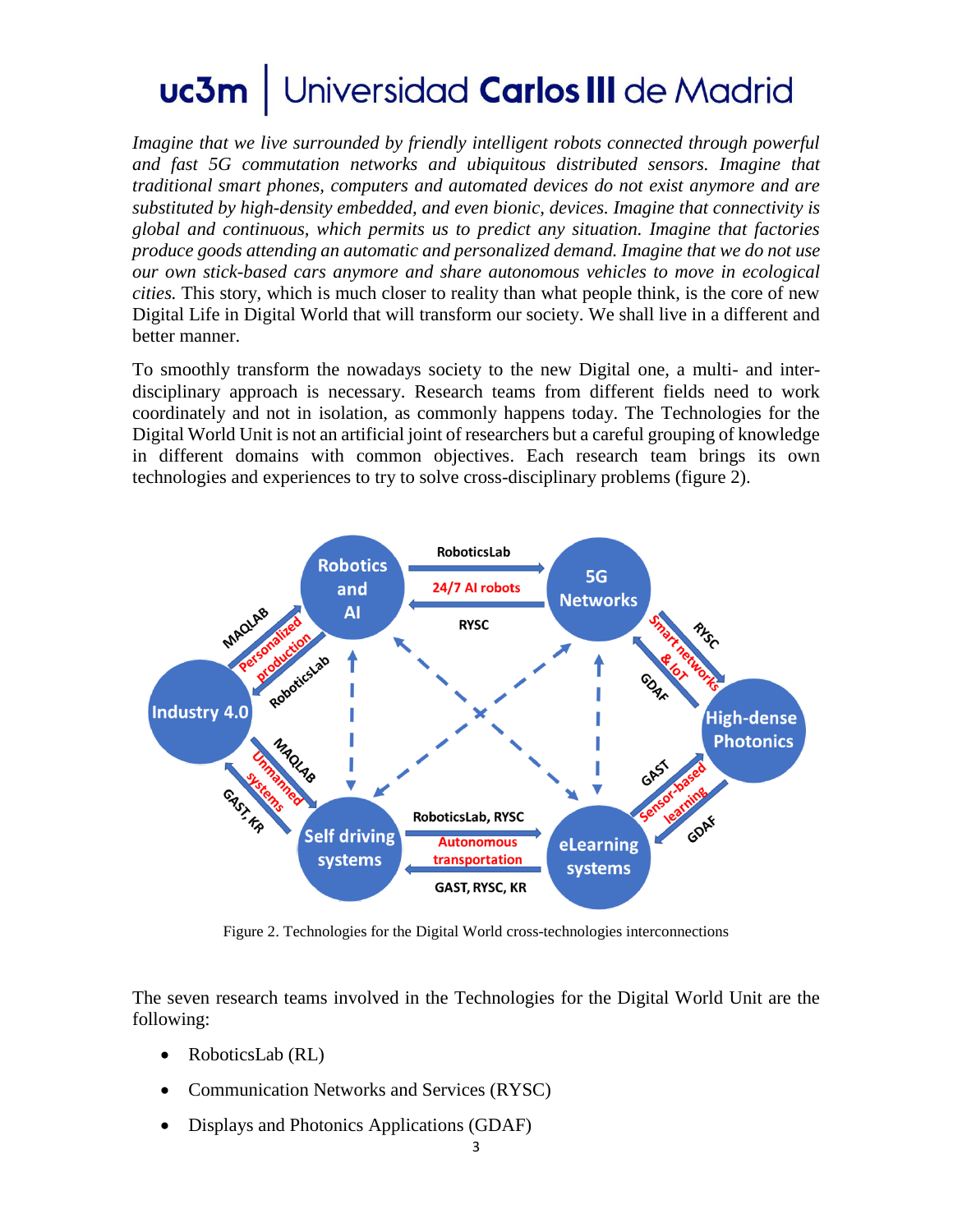- Telematics Applications and Services Group (GAST)
- Machines Laboratory (MAQLAB)
- Knowledge Reuse (KR)
- Biblioeconomics and Documentation (BD)

The Technologies for the Digital World Academic Unit will plan to carry out a number of joint activities among its multidisciplinary scientists. As a non-exhaustive list of joint activities, we may cite:

- Applications to joint EU projects
- Applications to ERC research grants
- Application to María de Maeztu program
- Creation of joint Research Institute
- Creation of joint Master degrees
- Applications to "macrogrupos" from the regional government
- Cross-access to the leading laboratories of the involved members
- New shared laboratories
- Joint multidisciplinary publications
- Contributions to standards bodies
- Promotion of spin-off companies
- Joint supervision of PhD Thesis

### **D. Academic Board of the Unit (provisional)**

All the above-mentioned persons fulfill the UC3M´s Academic Unit conditions

### *1. Academic Board: Directors (12)*

Albert Banchs (CU) – Communication Networks and Services research team Arturo Azcorra (CU) – Communication Networks and Services research team Carlos Balaguer (CU) – RoboticsLab research team – *Coordinator* TechWorld *(provisional)* Carlos Delgado (CU) – Telematics Applications and Services Group research team David Larrabeiti (CU) – Communication Networks and Services research team José Manuel Sánchez Pena (CU) – Displays and Photonics Applications research team Juan Carlos García Prada (CU) – Machines Laboratory research team Juan Llorens Morillo– (CU) - Knowledge Reuse research team Luis Moreno Lorente (CU) – RoboticsLab research team Luis Sánchez (CU) – Telematics Applications and Services Group research team Mario Muñoz Organero (TU) - Telematic Applications and Services Group research team Miguel Ángel Salichs (CU) – RoboticsLab research team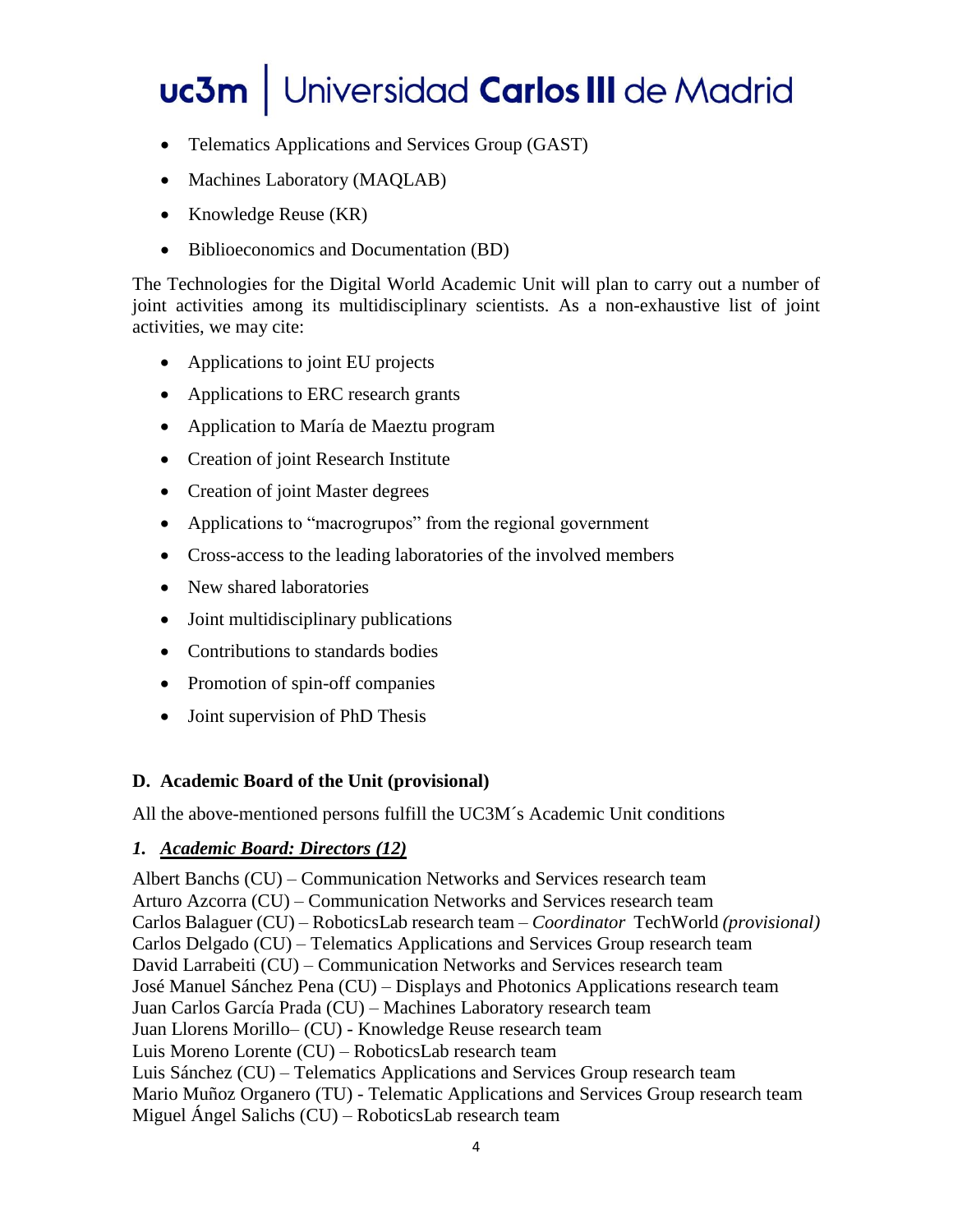#### *Academic Board: Members (47)*

Abderrahim, Mohamed - RoboticsLab Alario Hoyos, Carlos - GAST Algorri Genaro, José F. - GDAF Almenares Mendoza, Florina – GAST Álvarez Rodríguez, José María - KR Bagnulo Braun, Marcelo Gabriel - RYSC Barber Castaño, Ramón - RoboticsLab Basanta Val, Pablo - GAST Bernardos Cano, Carlos Jesus - RYSC Calderon, María – RYSC Campo Vázquez, Celeste - GAST Castejón Sisamón, Cristina - MAQLAB Cuevas Rumin, Ángel - RYSC Cuevas Rumin, Rubén - RYSC de la Vara González, Jose Luis - KR Díaz Sánchez, Daniel - GAST Estévez Ayres, Iria Manuela - GAST Fraga, Anabel – KR García Cámara, Braulio - GDAF García Martínez, Alberto - RYSC García Reinoso, Jaime José - RYSC García Rubio, Carlos – GAST Génova Fuster, Gonzalo - KR Gómez García, María Jesús - MAQLAB González Vectores, Juan - RoboticsLab Guerrero López, María Carmen - RYSC Hernández Gutiérrez, José Alberto - RYSC Ibáñez Espiga, María Blanca - GAST Jardón Huete, Alberto– RoboticsLab Malfaz, María - Robotics Lab Marín López, Andrés - GAST Meneses Alonso, Jesús – MAQLAB Moreiro González, José Antonio – BD Moreno Pelayo, Valentín Miguel - KR Muñoz Merino, Pedro J. - GAST Oliva Delgado, Antonio de la – RYSC Pérez Garcilópez, Isapel - GDAF Rubio Alonso, Higinio - MAQLAB Serrano Yañez-Mingot, Pablo - RYSC Soto, Ignacio- RYSC Torres Zafra, Juan Carlos - GDAF Urruchi del Pozo, Virginia - GDAF Urueña Pascual, Manuel - RYSC